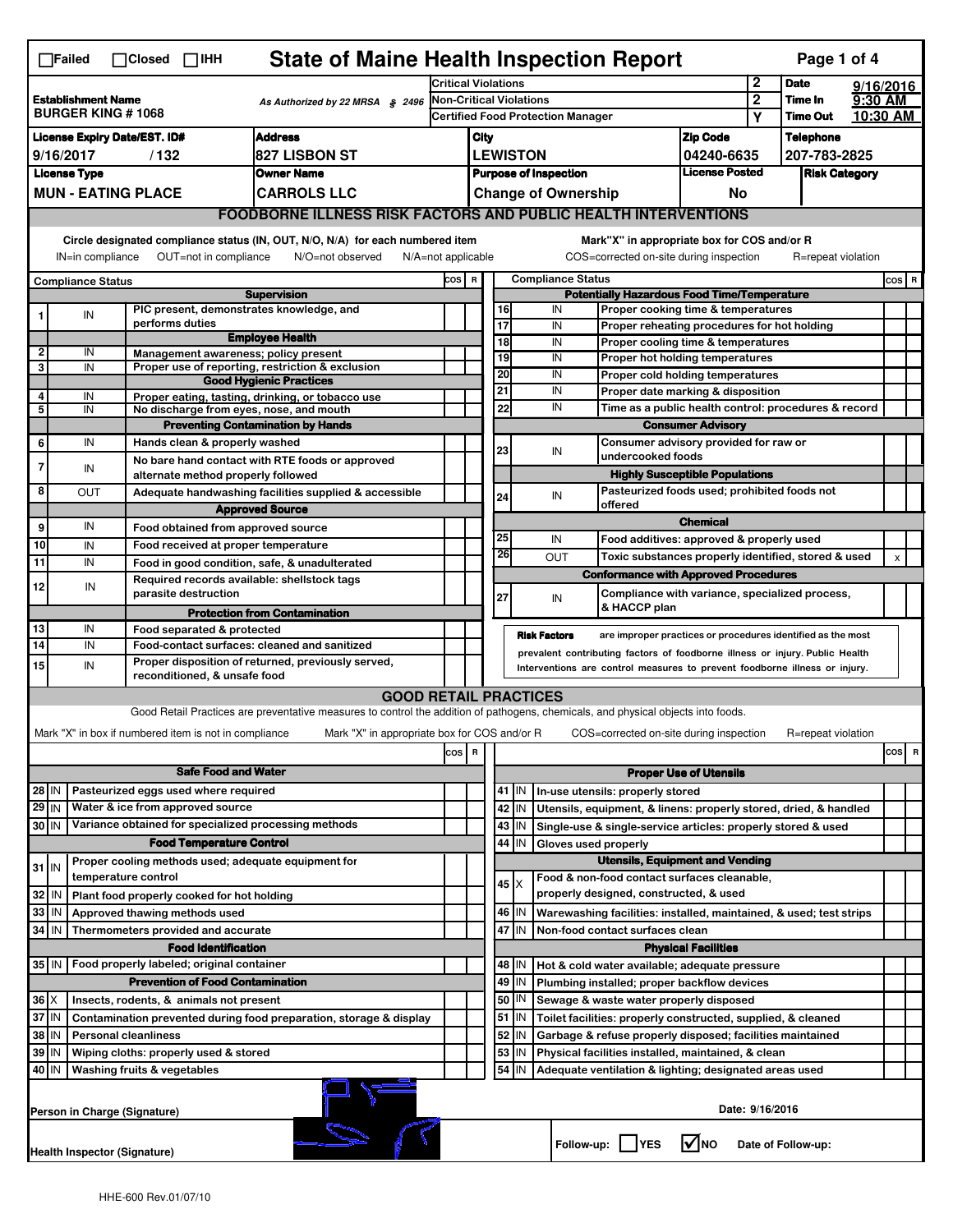|                                                       | Page 2 of 4                     |                          |                   |                                 |     |                                |                                  |  |  |
|-------------------------------------------------------|---------------------------------|--------------------------|-------------------|---------------------------------|-----|--------------------------------|----------------------------------|--|--|
| <b>Establishment Name</b><br><b>BURGER KING #1068</b> |                                 | As Authorized by 22 MRSA | 9/16/2016<br>Date |                                 |     |                                |                                  |  |  |
| License Expiry Date/EST. ID#<br>9/16/2017<br>/132     | <b>Address</b><br>827 LISBON ST |                          |                   | City / State<br><b>LEWISTON</b> | /ME | <b>Zip Code</b><br>104240-6635 | <b>Telephone</b><br>207-783-2825 |  |  |
| <b>Temperature Observations</b>                       |                                 |                          |                   |                                 |     |                                |                                  |  |  |
| Location                                              | <b>Notes</b>                    |                          |                   |                                 |     |                                |                                  |  |  |
| sausage patty                                         | 155                             | hh                       |                   |                                 |     |                                |                                  |  |  |
| hot water                                             | $110+$                          |                          |                   |                                 |     |                                |                                  |  |  |
| salad bar                                             | 38                              |                          |                   |                                 |     |                                |                                  |  |  |
| walk-in coller                                        | 35                              |                          |                   |                                 |     |                                |                                  |  |  |

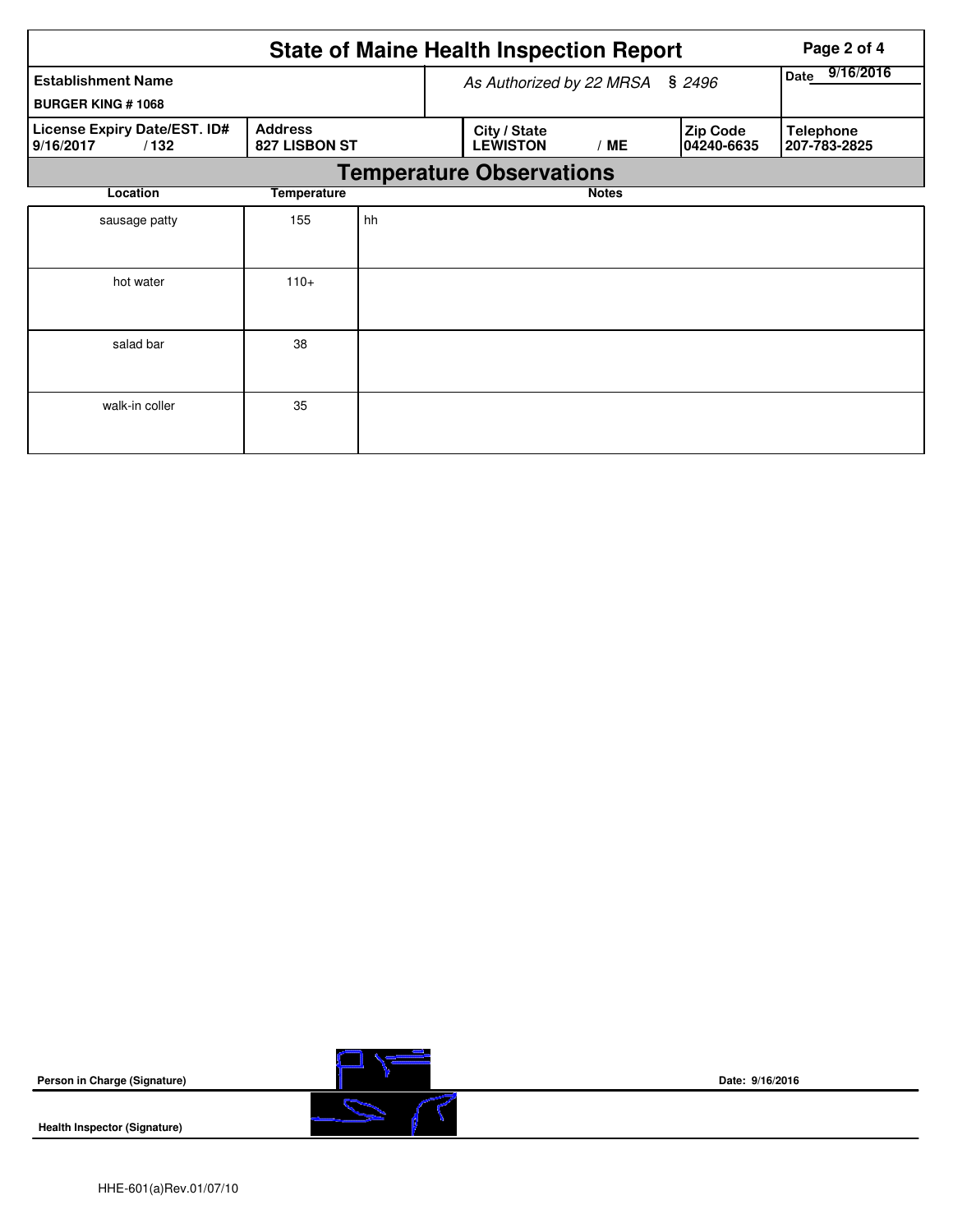|                                                                                                                                                    | Page 3 of 4<br>9/16/2016            |                                 |           |                               |  |  |  |  |  |  |
|----------------------------------------------------------------------------------------------------------------------------------------------------|-------------------------------------|---------------------------------|-----------|-------------------------------|--|--|--|--|--|--|
| <b>Establishment Name</b>                                                                                                                          |                                     |                                 |           |                               |  |  |  |  |  |  |
| <b>BURGER KING #1068</b>                                                                                                                           |                                     |                                 |           |                               |  |  |  |  |  |  |
| License Expiry Date/EST. ID#<br>9/16/2017<br>/132                                                                                                  | <b>Address</b><br>827 LISBON ST     | City / State<br><b>LEWISTON</b> | <b>ME</b> | <b>Zip Code</b><br>04240-6635 |  |  |  |  |  |  |
| <b>Observations and Corrective Actions</b>                                                                                                         |                                     |                                 |           |                               |  |  |  |  |  |  |
| Violations cited in this report must be corrected within the time frames below, or as stated in sections<br>8-405.11 and 8-406.11 of the Food Code |                                     |                                 |           |                               |  |  |  |  |  |  |
| 8: 5-203.11: C: Inadequate number of hand wash facilities.                                                                                         |                                     |                                 |           |                               |  |  |  |  |  |  |
| <b>INSPECTOR NOTES: install hand sink prep area</b>                                                                                                |                                     |                                 |           |                               |  |  |  |  |  |  |
| 26: 7-202.12.(A).(B): C: Poisonous or toxic materials are being improperly used / applied.                                                         |                                     |                                 |           |                               |  |  |  |  |  |  |
| INSPECTOR NOTES: sanitizer too strong 200PPM corrected on site                                                                                     |                                     |                                 |           |                               |  |  |  |  |  |  |
| 36: 6-202.15: N: Outer openings are not protected from the entry of insects or rodents.                                                            |                                     |                                 |           |                               |  |  |  |  |  |  |
|                                                                                                                                                    | INSPECTOR NOTES: seal back door gap |                                 |           |                               |  |  |  |  |  |  |
| 45: 4-204.12: N: Equipment openings, closures and deflectors are improperly designed and constructed.                                              |                                     |                                 |           |                               |  |  |  |  |  |  |

INSPECTOR NOTES: replace split door seal